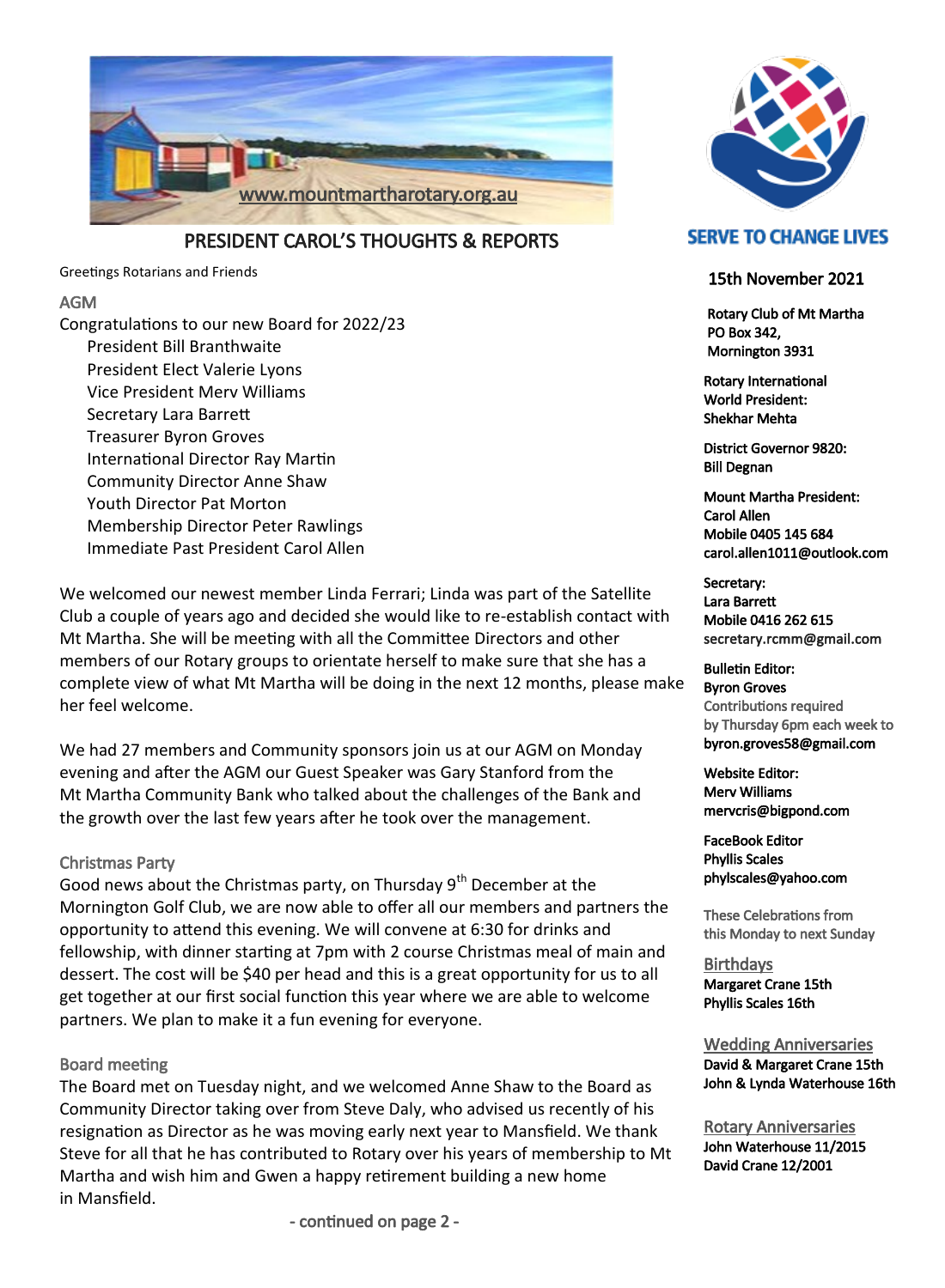

- continued from page 1 -

Fundraising BBQ's

We are planning to hold 2 BBQs each month, for the next three months, my ongoing thanks to the BBQ team who undertake a significant amount of work planning and organising the barbecues making sure we have everything in place including all the new COVID requirements and organising and rostering volunteers. Thank you, each and every one of you. A reminder that all volunteers working at our BBQs and other special events must be double vaccinated and be able to show evidence of this Certificate. This is required by Bunnings and Benton Square and any venue where we meet for dinner and meetings.

## Australia Day 2022

We are applying for National Australia Day funding to run a BBQ with the Mount Martha Lifesaving Club on Australia Day hopefully the sun will be shining this year and no limits to the number of swimmers who can attend this event. This will be a Peninsula Cluster application and distributed to each participating club, Peter Rawlings as AG is overseeing the Group submission.

See you on Monday night to hear from PDG Mark Humphries all about the Rotary Foundation.

Take Care and Stay Safe

President Carol

# Vale former Rotarian Martin Reid

It is with deep regret that we advise former Rotarian, Martin Reid, passed away peacefully on Friday 5<sup>th</sup> November 2021.

Martin was inducted into the Rotary Club of Mt Martha on 22nd September 2014 (resigned 29th April 2019) along with his wife Pat. He enjoyed volunteering on parking and the BBQ at Let's Go Cruisin' nights, the children's Art Show at Bentons Square and other Rotary projects.

Martin is survived by wife, Pat and their two sons and their families. Martin was a dear friend of Tom and Lara Barrett and all at Mt Martha Rotary whom knew him.

RIP Martin

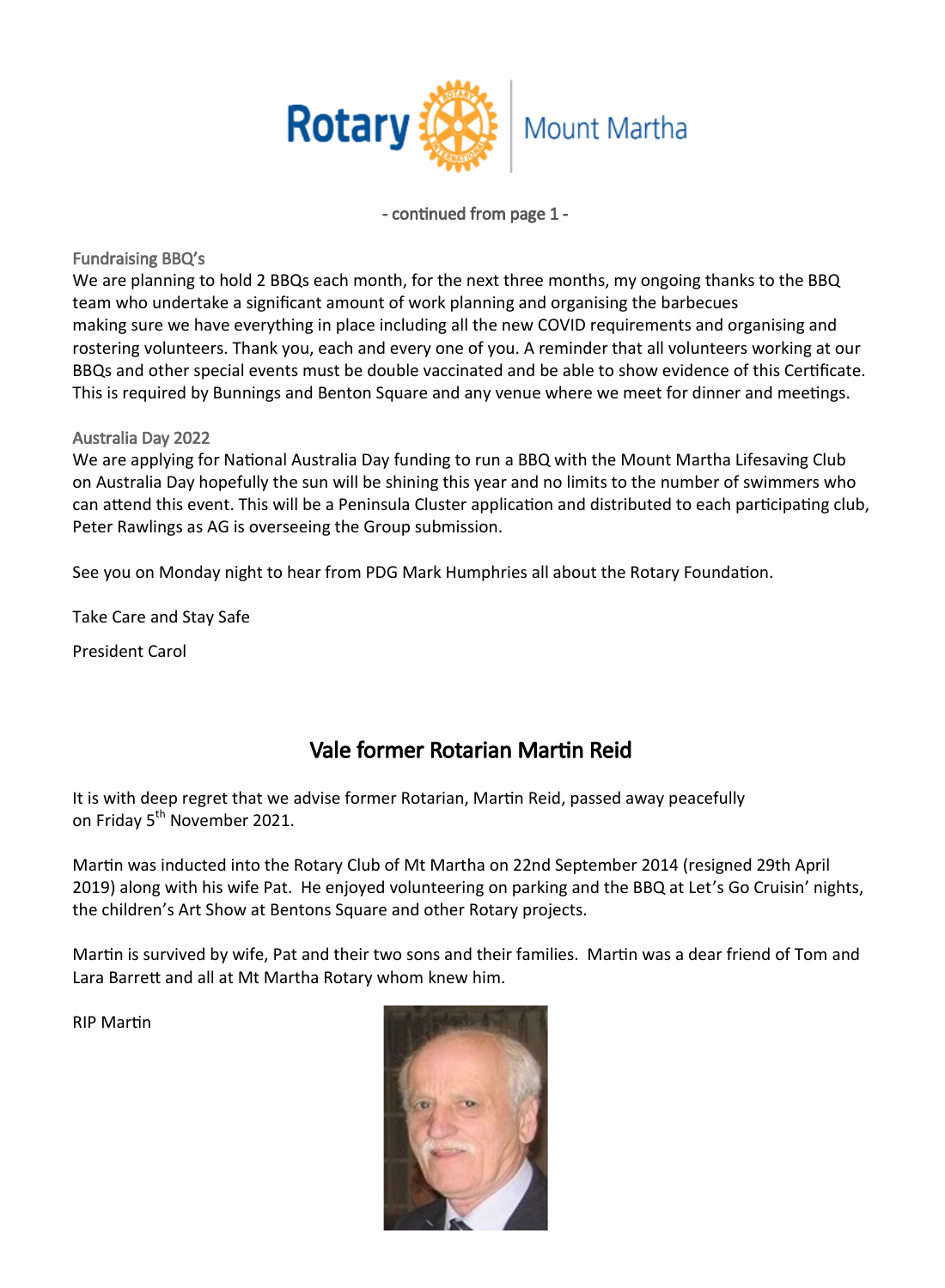

### NOVEMBER IS ROTARY FOUNDATION MONTH

| Mon 15 Nov          | <b>RCMM Club meeting - Rotary Foundation - Speaker PDF Mark Humphries</b>                             |
|---------------------|-------------------------------------------------------------------------------------------------------|
| Sun 21 Nov          | <b>Bunnings BBQ</b> - see Roster below                                                                |
| Mon 22 Nov          | <b>RCMM Committee meetings</b>                                                                        |
| Sat 27 & Sun 28 Nov | <b>Bunnings Car Park event</b> - RCMM doing Popcorn and Spiders - Bill Cummins wants to hear from you |
| Mon 29 Nov          | <b>RCMM Partners Social evening</b>                                                                   |
|                     |                                                                                                       |

#### DECEMBER IS DISEASE PREVENTION & TREATMENT MONTH

| Fri 3 Dec   | <b>End Polio Now Fundraising Movie Night (see Flyer on page 2)</b>    |
|-------------|-----------------------------------------------------------------------|
| Mon 6 Dec   | <b>RCMM Club meeting - Ridge Kally (Kieser Physio) Grip Strengths</b> |
| Thurs 9 Dec | <b>RCMM Christmas Party at Mornington Golf Club</b>                   |
| Mon 13 Dec  | <b>RCMM Board Meeting</b>                                             |
| Fri 17 Dec  | <b>Bunnings BBQ - Roster to come</b>                                  |
| Mon 20 Dec  | No Meeting - Christmas break                                          |
| Mon 27 Dec  | <b>Bunnings BBQ - Roster to come</b>                                  |

#### SAUSAGE SIZZLE ROSTERS

## BUNNINGS BBQ'S

8 to 11am 11am to 2pm 2pm 2pm to 5pm Sunday 21st November 2021 Rob Davies **Tom Barrett** Barrett Barrie Sweeney Peter Warren **Bruce Ranken** Bruce Ranken Roger Annear Pat Morton **Communist Communist Communist Communist Communist Communist Communist Communist Communist Communist Communist Communist Communist Communist Communist Communist Communist Communist Communist Communist Communist** Phyllis Scales **Ray Martin Peter Rawlings** Ray Martin **Peter Rawlings** Tom Goulding **Paul Clark** Carol Allen Carol Allen Mary McIntyre Bill Branthwaite Vacant - can you help

If you are unable to make your allotted shift, please find another Member to replace you and advise Bill Cummins and Byron Groves

Friday 17th December 2021 Watch this space - Roster to come

Monday 27th December 2021 Watch this space - Roster to come

Friday 14th January 2022

Watch this space - Roster to come

# OUR COMMUNITY & CLUB SUPPORTERS, TO WHOM WE ARE VERY GRATEFUL





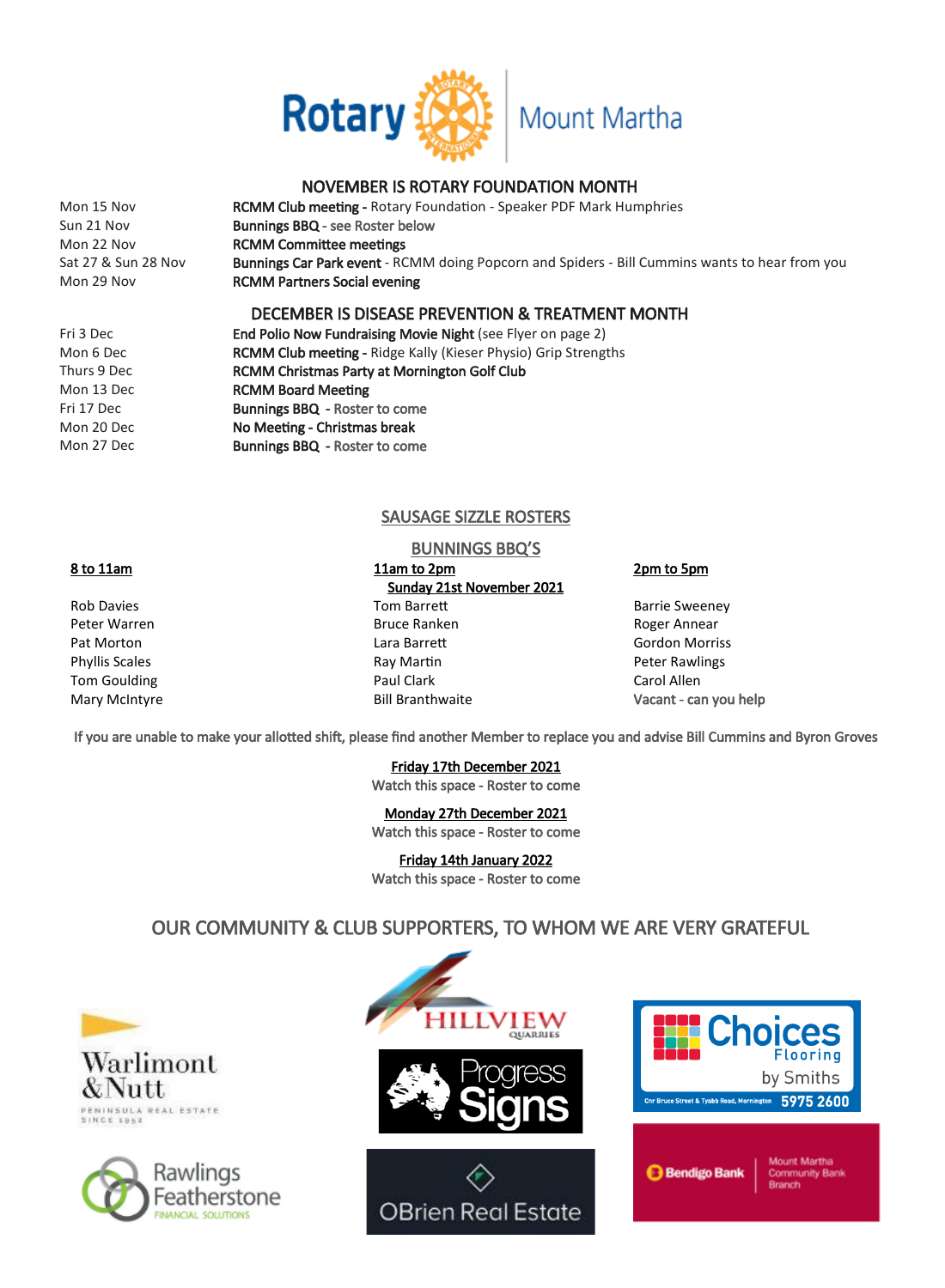

# Rotary Club of Mount Martha Christmas Raffle

This year the Rotary Club of Mount Martha will be conducting a Christmas Raffle. The 1st prize is a Samsung 65cm 4K TV valued at \$1,200, 2nd prize is a \$500 Bunnings voucher, 3rd prize is a \$400 Ritchies IGA and 4th prize is a Christmas Hamper from Mornington Peninsula Hampers (thank you Kate for your generous support) valued at over \$300. Tickets will be \$2 each or 3 for \$5. We are planning to sell 3,000 tickets. We are hoping to raise in excess of \$3,500.

All the funds raised will go to the Mount Martha section of the "Peninsula Bay Trail" . The reasons for this decisions are; 1) it is a local project; 2) it links Mount Martha with the other trails; 3) it demonstrates our Club's work in Mount Martha and 4) will provide environmental and ecological outcomes.

The draw will be held outside Ritchies IGA at Mount Martha on Wednesday 22nd December.

You may notice on your travels to the Mt Martha Village that the Bendigo Bank, Mount Martha Newsagency and IGA Supermarket are selling our tickets also! Sales are going well in Village and we are hoping to be able to set up a table outside of IGA soon also! I will let Members know what dates we will be at IGA and shout you a Coffee if you would like to come and give me a hand!

My Top 3 ways to sell tickets

- 1 Buy them yourself, and put them inside Christmas Cards
- 2 Ask a local Retailer to sell them on their counter
- 3 Sell them at your Workplace or a friends Workplace

We will put fortnightly updates in the Bulletin to keep all members up to date on how ticket sales are progressing allocation is 2 books per Rotarian to start with.

Thanks everyone for your continued support!

Electronic Payments can be made to: Rotary Club of Mt Martha (Charitable Account) BSB 633 000 ACC 128 102 126 Don't forget the Raffle and Surname in the Description! Note. It may be easier to keep cash yourself and simply make an electronic payment to the Club.

# Ticket sales banked to date (06/11/21) have been \$1,331 and we still have 37 Raffle Books awaiting pick up also.

Keep selling, so we can realise our profit of \$3,500 towards the Peninsula Bay Trail.